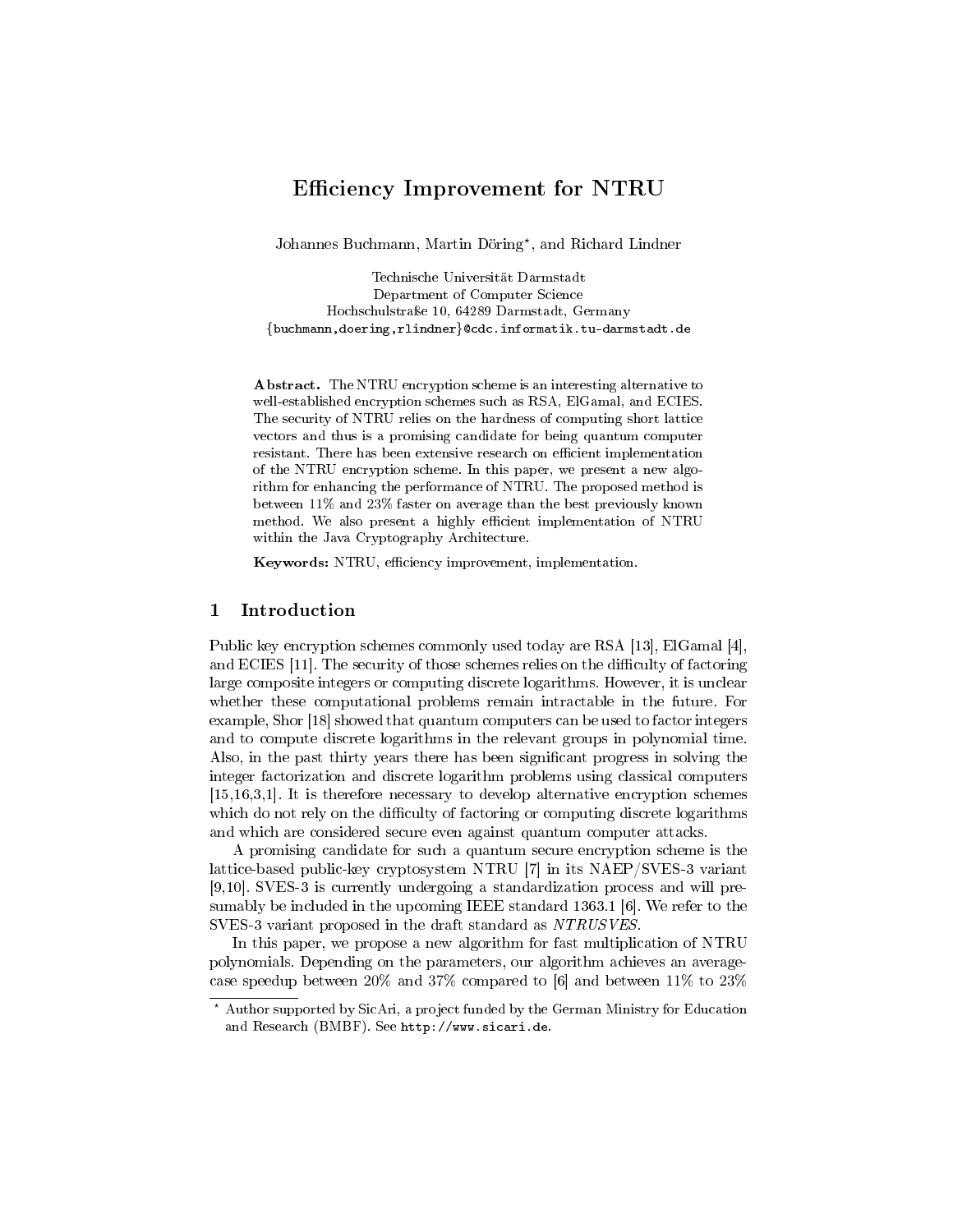compared to [14], which are the currently best known algorithms. The proposed algorithm is also very space efficient.

In addition, we report about a highly efficient Java implementation of NTRU-SVES which follows draft version 8 of IEEE P1363.1 and, in addition, includes our proposed multiplication algorithm. The implementation is compliant with the Java Cryptography Architecture (JCA, [19,20]) and will be part of the Java Cryptographic Service Provider FlexiProvider [5].

Related work. IEEE P1363.1 [6] proposes an algorithm for fast multiplication of NTRU polynomials which is due to Bailey et al. [2]. Lee et al. [14] present an improved sliding window multiplication algorithm. The authors state that using their algorithm, the NTRU encryption and decryption operations can be sped up by up to 32% compared to Bailey et al.'s algorithm. However, this seems to be a best-case estimate. Our experiments show that the average-case speedup is between 10% and 18%, depending on the used parameter set.

The paper is organized as follows: Section 2 gives a brief mathematical description of NTRU and NAEP/SVES-3. In Section 3, we describe our new multiplication algorithm and compare it with the algorithms of Bailey et al. [2] and Lee et al. [14]. Section 4 provides details of our NTRUSVES implementation as well as timing results. Section 5 concludes the paper.

## 2 Mathematical background

In this section, we give a brief mathematical description of the NTRU encryption scheme according to IEEE P1361.1-D9 [6].

*Parameters.* NTRU is used with the following parameters: prime integers  $N, q$ , the integer  $p = 2$ , integers  $d_F$ ,  $d_q$ ,  $d_r < N$ . The security requirements concerning the choice of the parameters can be found in Annexes A.1 to A.3 of the draft standard. An algorithm for constructing parameter sets is given in Annex A.4. Predefined parameter sets can be found in Annex A.5 of the draft standard.

All computations in this section are performed in the ring of convolution modular polynomials

$$
R = \mathbb{Z}[X] / (X^N - 1),
$$

where polynomials of degree less than  $N$  are used as representatives for the residue classes. Let  $D(d)$  denote the set of binary polynomials of degree less than  $N$  with hamming weight  $d$ .

Key pair generation. Choose uniformly at random the binary polynomials  $F \in$  $D(d_F)$  and  $g \in D(d_g)$ . Compute  $f = 1 + pF$ . If the congruence  $f \cdot f^{-1} \equiv 1$ (mod q) has a solution, calculate such a solution  $f^{-1}$ . Otherwise, start over. Compute the polynomial

$$
h = f^{-1}pg \bmod q.
$$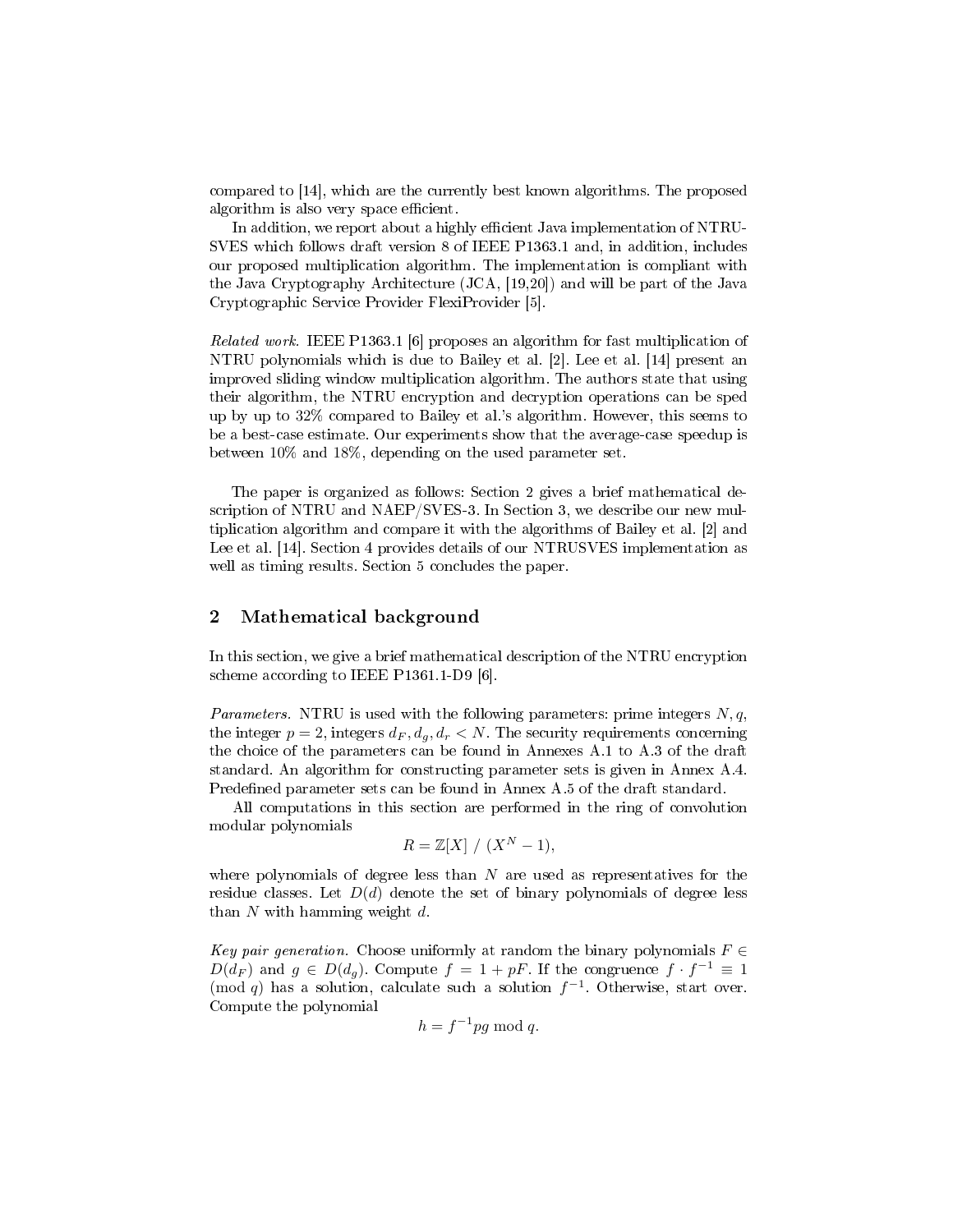For the rest of the paper, the notation  $a = b \mod q$  stands for reducing the coefficients of b modulo q and assigning the result to a. The private key is f, the public key is h.

Encryption. The message space is the set of binary polynomials of degree less than  $N$ . To encrypt a message  $m$ , randomly choose a binary blinding polynomial  $r \in D(d_r)$ . The ciphertext is the polynomial

 $e = m + rh \bmod q.$ 

Decryption. Let e be the ciphertext. Compute

 $a = fe \mod q$ .

The message  $m$  is obtained from  $a$  by reducing the coefficients of  $a$  modulo  $p$ .

The decryption operation is correct if the parameters  $d_F$ ,  $d_g$ , and  $d_r$  are chosen such that

 $1 + p(d_F + \min\{d_q, d_r\}) < q.$ 

This is guaranteed for the predefined parameter sets of IEEE P1363.1-D9 and for parameter sets generated by the parameter generation algorithm given in the draft standard.

Product form variant. The product form variant is a more efficient variant of NTRU in which the binary polynomials  $F$  and  $r$  are replaced by so-called *product* form polynomials. Product form polynomials are of the form  $f_1f_2 + f_3$ , where  $f_1$ ,  $f_2$ , and  $f_3$  are very sparse binary polynomials. We omit the detailed description of the product form variant and instead refer the reader to [6].

 $NAEP/SVES-3$ . The NTRU Asymmetric Encryption Padding (NAEP) [9,10] is a scheme based on NTRU that is provably secure against adaptive chosen ciphertext attacks in the random oracle model, similar to OAEP+ for RSA. Its most common instantiation is the Shortest Vector Encryption Scheme, third revision  $(SVES-3)$ . The description of NAEP/SVES-3 can be found in Appendix A.

## 3 Pattern multiplication

We propose a new algorithm for the multiplication of elements of  $R$  with binary polynomials which is based on the ideas of Bailey et al. [2] and Lee et al. [14]. Like Lee et al., our algorithm uses bit patterns of the binary polynomial. The algorithm of Lee et al. considers bit patterns up to a maximal length and precomputes pattern polynomials for each pattern length. Our algorithm considers only the bit patterns actually occurring in  $b$  and computes the pattern polynomials when needed instead of using precomputation.

Depending on the parameters, the proposed algorithm is between 20% and 37% faster on average than the algorithm of Bailey et al. and between 11% and 23% faster on average than the algorithm of Lee et al. (see Section 3.3). We call the new algorithm pattern multiplication. The algorithm is described in the following sections.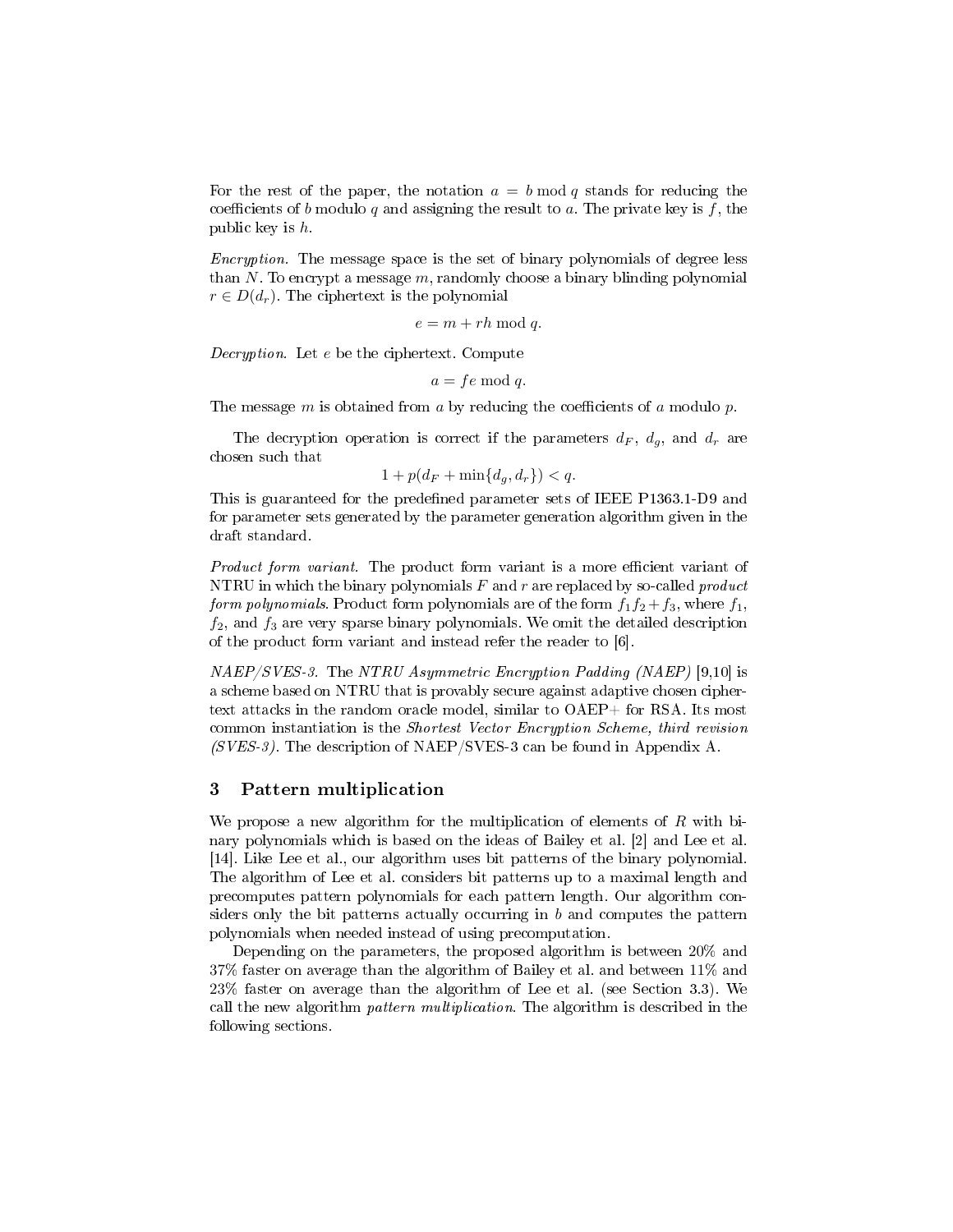#### 3.1 Basic idea

Throughout the paper, we identify polynomials  $a(X) = \sum_{i=0}^{N-1} a_i X^i \in R$  with their coefficient vector  $(a_0, \ldots, a_{N-1})$ . The product ab of two polynomials  $a, b \in$ R can be represented by the convolution operation  $c = a * b$ , which is given by the equation

$$
c_k = \sum_{\begin{array}{l}0 \le i,j < N\\i+j \equiv k \pmod{N}\end{array}}
$$

for  $k = 0, ..., N - 1$ .

Bailey et al.  $[2]$  observed that if the polynomial  $b$  is binary, the product can be computed using only additions over  $Z$  and rotations of the coefficient vector of a. In the following, we denote binary polynomials as bit strings. Consider the following example:



Fig. 1. Multiplication of  $a, b$  using additions and rotations.

For each non-zero coefficient  $b_i$  of b, polynomials of the form  $X^i a$  are added in order to compute the product  $ab$ . The multiplication of a polynomial  $a$  with a monomial  $X^i$  in R corresponds to i right rotations of the coefficient vector of a, where the right rotation is defined as the mapping  $(a_0, \ldots, a_{N-1}) \mapsto$  $(a_{N-1}, a_0, \ldots, a_{N-2}).$ 

So if b has hamming weight d, the product ab can be computed with  $dN$ additions over  $\mathbb Z$  (since the resulting polynomial is initialized as zero and all  $d$ summands are added to it). This multiplication algorithm is incorporated into the IEEE P1363.1 draft standard.

Lee et al. [14] observed that it is possible to reduce the number of additions needed to compute the product ab by using *bit patterns* of the binary polynomial b. By a bit pattern, we understand two 1s separated by a (possibly empty) sequence of 0s. We say that such a bit pattern has length  $l$  if the two 1s are separated by  $l - 1$  0s.

Reconsider the polynomial b given in Figure 1. The bit pattern 101 occurs twice. By computing  $a + X^2a$  once and storing it in a lookup table, the number of additions needed to compute the product ab can be reduced from  $dN = 6 \cdot 11$ to  $5 \cdot 11$  (see Figure 2).

More generally, it is possible to reduce the number of additions needed to compute the product ab whenever a bit pattern occurs more than once in b. It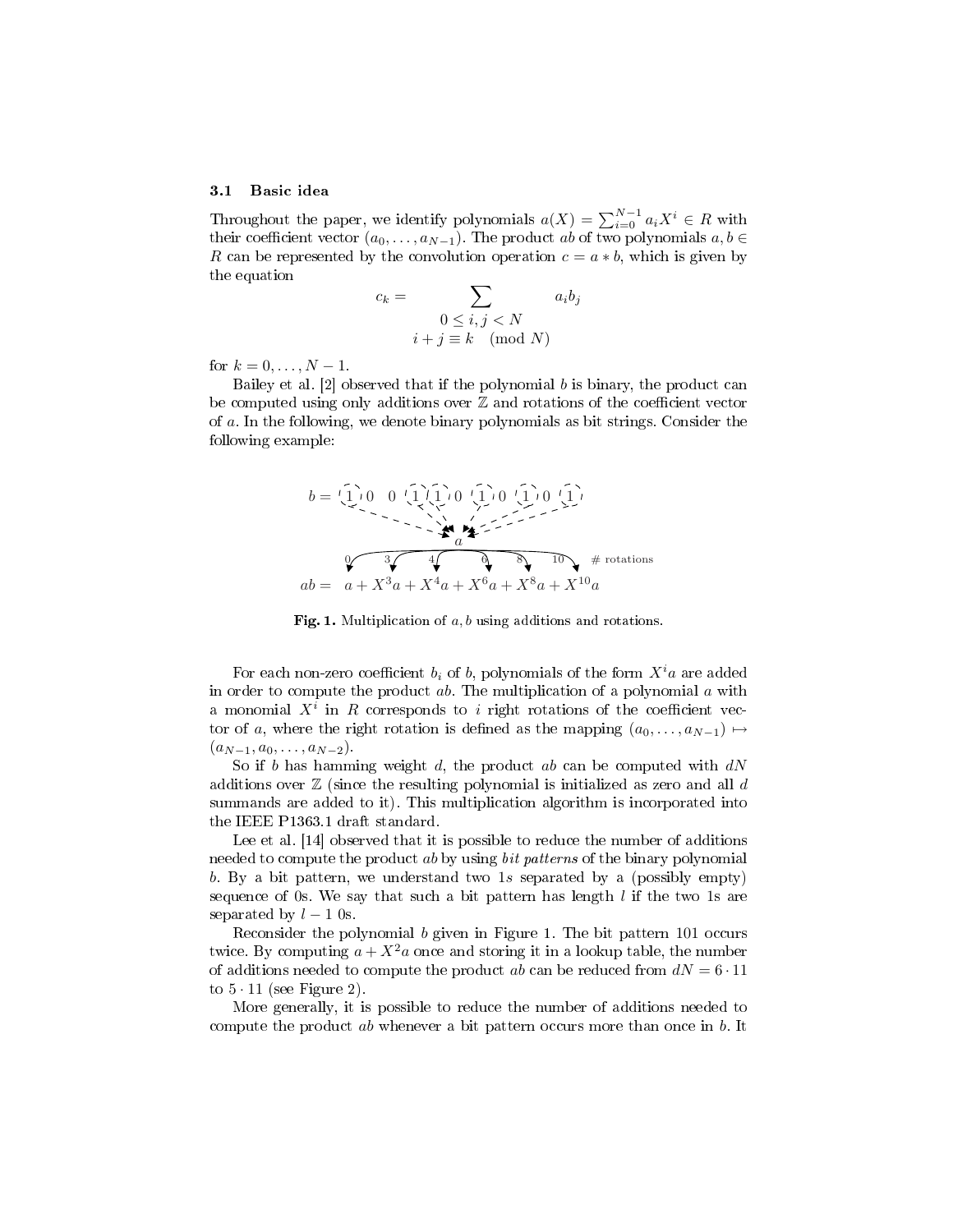

Fig. 2. Multiplication of  $a, b$  using bit patterns.

is thus desirable to choose bit patterns in a way that maximizes the number of pattern occurrences and to efficiently identify the patterns in  $b$ .

The algorithm of Lee et al. only considers bit patterns of length less than or equal to a parameter w which is chosen as  $w = 5$  for the proposed parameter sets. For each pattern length  $l = 1, \ldots, w$ , the polynomial  $a + X<sup>l</sup>a$  is precomputed and stored in a lookup table. The non-zero coefficients not belonging to any such bit pattern are treated as in the algorithm of Bailey et al. Binary polynomials are represented as bit strings. Lee et al. observed that considering bit strings containing more than two 1s does not achieve any notable speedup because the probability that these strings occur more than once in b is very low.

Our proposed algorithm also uses bit patterns, but the patterns can be of arbitrary length, and only the patterns actually occurring in b are considered. Thus, all non-zero coefficients of  $b$  belong to a pattern, except for a single coefficient in case that the hamming weight of b is odd. We omit the precomputation step of the algorithm of Lee et al. and instead compute the polynomials  $a + X<sup>l</sup>a$  when needed. We also represent binary polynomials as the sequence of the degrees of their monomials, in accordance with the IEEE P1363.1 proposal. It shows that pattern finding can be performed much easier and faster in this representation.

#### 3.2 The proposed algorithm

In this section, we describe our proposed algorithms for finding bit patterns of a binary polynomial b and for computing the product of b with arbitrary polynomials  $a \in R$  using these patterns.

Pattern finding. A binary polynomial b of hamming weight  $d$  is represented by the sequence  $D_0, \ldots, D_{d-1}$  of the degrees of its monomials in ascending order. The polynomial is traversed once in reverse order, starting at  $D_{d-1}$ . For each possible pattern length  $l \in 1, \ldots, N-d+1$ , a list  $L_l$  of pattern locations is created. Every pair of degrees  $(D_i, D_{i-1})$  represents a bit pattern of length  $D_i - D_{i-1}$ . The degree  $D_i$  is stored in the list  $L_{D_i-D_{i-1}}$  and i is decreased by 2. In case that d is odd, the remaining single degree  $D_0$  is stored separately in a list  $L_0$ . The detailed description of the algorithm can be found in Algorithm 1.

The algorithm requires  $\lfloor d/2 \rfloor$  subtractions over Z and memory for storing  $\lceil d/2 \rceil$  integers from the interval  $[0, N)$ .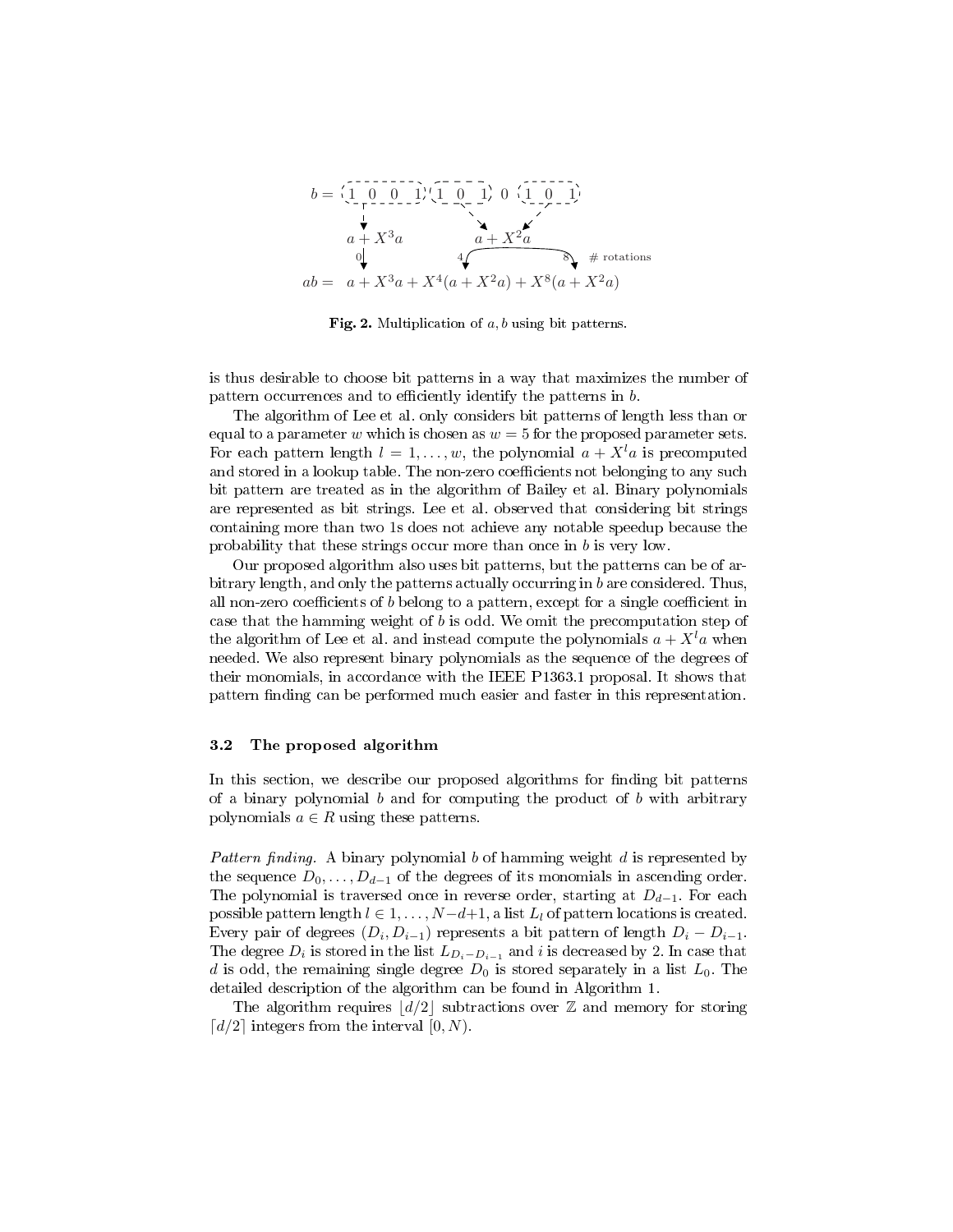## Algorithm 1 Pattern finding

| $\mathbf S$ ystem Parameters: integer $N$                                                   |                                                                                                        |
|---------------------------------------------------------------------------------------------|--------------------------------------------------------------------------------------------------------|
| monomials in ascending order                                                                | <b>Input:</b> a binary polynomial b given as the sequence $D_0, \ldots, D_{d-1}$ of the degrees of its |
| <b>Output:</b> a sequence of lists $(L_0, \ldots, L_{N-d+1})$ of bit pattern locations of b |                                                                                                        |
| 1: create empty arrays $(L_0, \ldots, L_{N-d+1})$                                           | $\triangleright$ holds the result                                                                      |
| 2. set index $\leftarrow d-1$                                                               | $\triangleright$ start at highest non-zero coefficient of b                                            |
| 3. while $index > 0$ do                                                                     | $\triangleright$ as long as 2 or more coefficients remain                                              |
| set $len \leftarrow D_{index} - D_{index-1}$<br>4.                                          | $\triangleright$ compute pattern length                                                                |
| append $D_{index}$ to $L_{len}$<br>5.                                                       | $\triangleright$ append degree to corresponding list                                                   |
| set index $\leftarrow$ index $-2$<br>6.                                                     | $\triangleright$ go to next pair of coefficients                                                       |
| 7 if $index = 0$ then                                                                       | $\triangleright$ if a single degree remains                                                            |
| append $D_0$ to $L_0$<br>8.                                                                 | $\triangleright$ append it to $L_0$                                                                    |
| 9: return $(L_0, \ldots, L_{N-d+1})$                                                        | $\triangleright$ return result                                                                         |

Pattern multiplication. In the following, we describe our proposed algorithm for computing the product ab of an arbitrary polynomial  $a \in R$  and a binary polynomial b given as the sequence of lists  $(L_0, \ldots, L_{N-d+1})$  of bit pattern locations as computed by Algorithm 1.

### Algorithm 2 Pattern multiplication

System Parameters: integers  $N, q$ **Input:** a polynomial  $a = (a_0, \ldots, a_{N-1}) \in R$ , a sequence of lists  $(L_0, \ldots, L_{N-d+1})$  of bit pattern locations of a binary polynomial b **Output:**  $c = ab \mod q$ 1: create the zero polynomial  $c = (c_0, \ldots, c_{N-1})$   $\triangleright$  holds the result 2: create empty coefficient array  $P = (P_0, \ldots, P_{N-1})$   $\triangleright$  holds a pattern polynomial 3: for all  $l > 0$  such that  $L_l$  is not empty **do**  $\triangleright$  process patterns 4: **for** j from 0 to  $N-1$  **do**  $\triangleright$  compute pattern polynomial  $P = a + X^l a$ 5: set  $P_j \leftarrow a_j + a_{l+j \bmod N}$ 6: let  $d_l$  denote the size of  $L_l$   $\longrightarrow$  get number of occurrences of this pattern 7: **for** j from 0 to  $d_l - 1$  **do**  $\longrightarrow$  multiply using the pattern polynomial 8: for k from 0 to  $N-1$  do 9:  $c_{L_l[j]+k \bmod N} \leftarrow c_{L_l[j]+k \bmod N} + P_k$ 10: if  $L_0$  is not empty then  $\triangleright$  treat possibly remaining single coefficient 11: for k from 0 to  $N-1$  do 12:  $c_{L_0[0]+k \bmod N} \leftarrow c_{L_0[0]+k \bmod N} + a_k$ 13: for *i* from 0 to  $N - 1$  do  $\triangleright$  reduce coefficients modulo q 14: set  $c_i \leftarrow c_i \mod q$ 15: return c  $\triangleright$  return result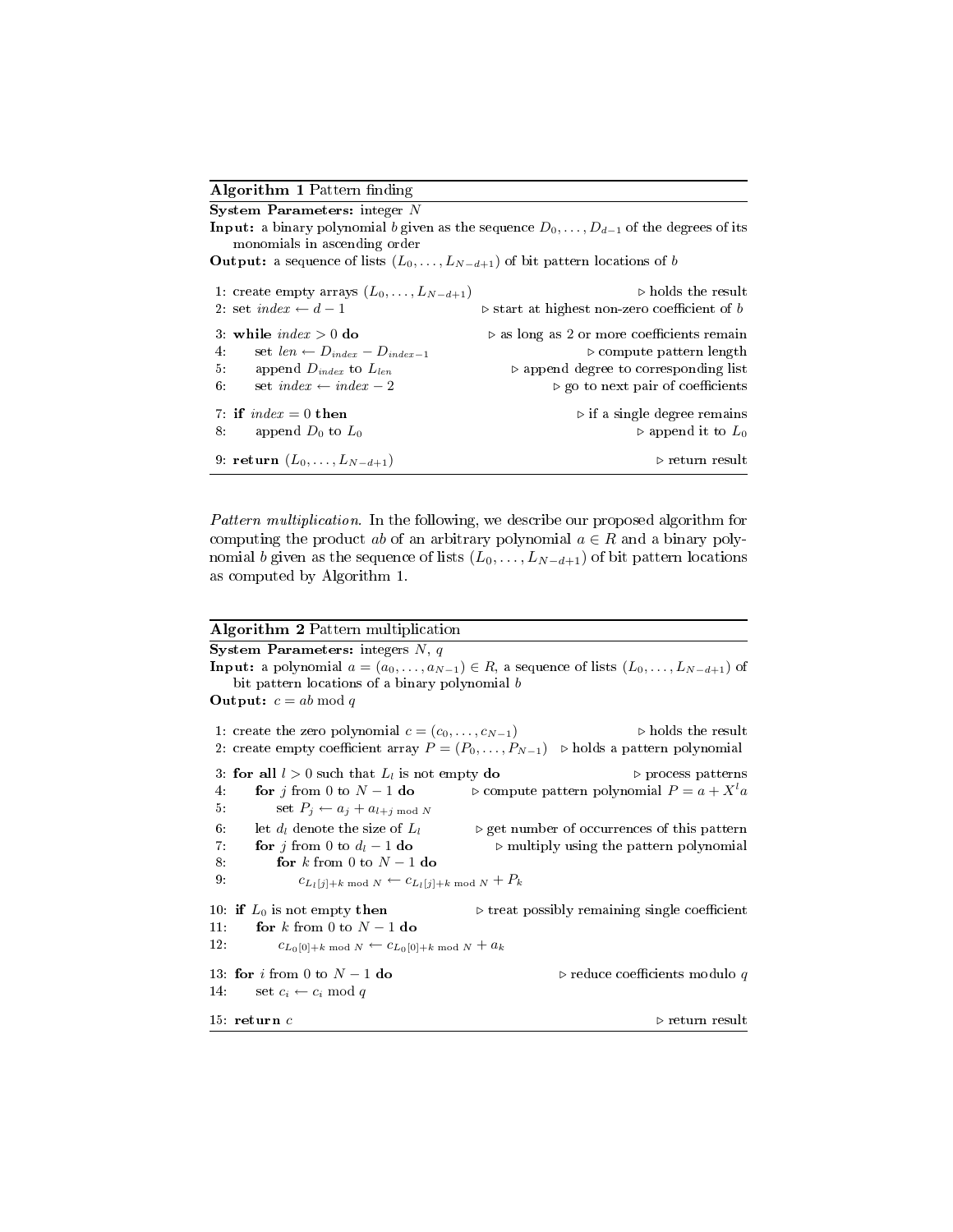Each non-empty list  $L_l$ ,  $l > 0$  represents a bit pattern of b with length l. For each such  $L_l$ , the corresponding pattern polynomial  $P = a + X^l a$  is computed. For each element  $D$  of the list  $L_l,$  this pattern polynomial is right rotated  $D$  times and added to the resulting polynomial (cf. Figure 2). A possibly remaining single degree stored in  $L_0$  is treated separately without computing a pattern polynomial. The detailed description of the algorithm can be found in Algorithm 2.

If no bit pattern occurs more than once in  $b$ , the algorithm requires  $dN$ additions over  $\mathbb{Z}$ . This is the worst case. Let  $d_l$  denote the number of occurrences of the bit pattern with length l in b. For each bit pattern with  $d_l > 1$ , the required number of additions is reduced by  $(d_l - 1)N$ .

Additionally, N reductions modulo  $q$  are performed. The algorithm requires memory for storing two polynomials (the result polynomial and a pattern polynomial).

#### 3.3 Timing results and comparison

In this section, we state the results of the performance measurements of the multiplication algorithms of Bailey et al., Lee et al. [14], and our proposed algorithm. The measurement results are summarized in table 1. Column "Parameter

| Parameter set | $t_{Bailev}$ | $t_{Lee}$                 | $t_{pattern}$       |
|---------------|--------------|---------------------------|---------------------|
| ees251ep6     | $0.10$ ms    | $0.09$ ms $(-10\%)$       | $0.08$ ms $(-20\%)$ |
| ees347ep2     | $0.19$ ms    | $0.17$ ms $(-11\%)$       | $0.14$ ms $(-26%)$  |
| ees397ep1     | $0.24$ ms    | $0.21$ ms $(-12\%)$       | $0.17$ ms $(-29\%)$ |
| ees491ep1     | $0.37$ ms    | $0.31 \text{ ms} (-16\%)$ | $0.25$ ms $(-32\%)$ |
| ees587ep1     | $0.52$ ms    | $0.43$ ms $(-17%)$        | $0.34$ ms $(-35%)$  |
| ees787ep1     | $0.89$ ms    | $0.73 \text{ ms} (-18\%)$ | $0.56$ ms $(-37%)$  |

Table 1. Timing results of the different multiplication algorithms

set" denotes the used parameter set. Column " $t_{Bailey}$ " denotes the multiplication algorithm of Bailey et al., column " $t_{Lee}$ " denotes the algorithm of Lee et al., and column " $t_{pattern}$ " denotes our proposed pattern multiplication algorithm. The stated times are average times taken over 100000 multiplications of randomly chosen polynomials for each parameter set.

For the algorithm of Lee et al. and our proposed algorithm, the pattern finding and precomputation steps are taken into account. For these two algorithms, the speedup relative to Bailey et al.'s algorithm is given in addition to the absolute times.

The experiments were made using a computer equipped with a Pentium M 1.6 GHz CPU, 512 MB of RAM and running Microsoft Windows XP. The code was compiled with JDK 1.3 and run under JRE 1.6.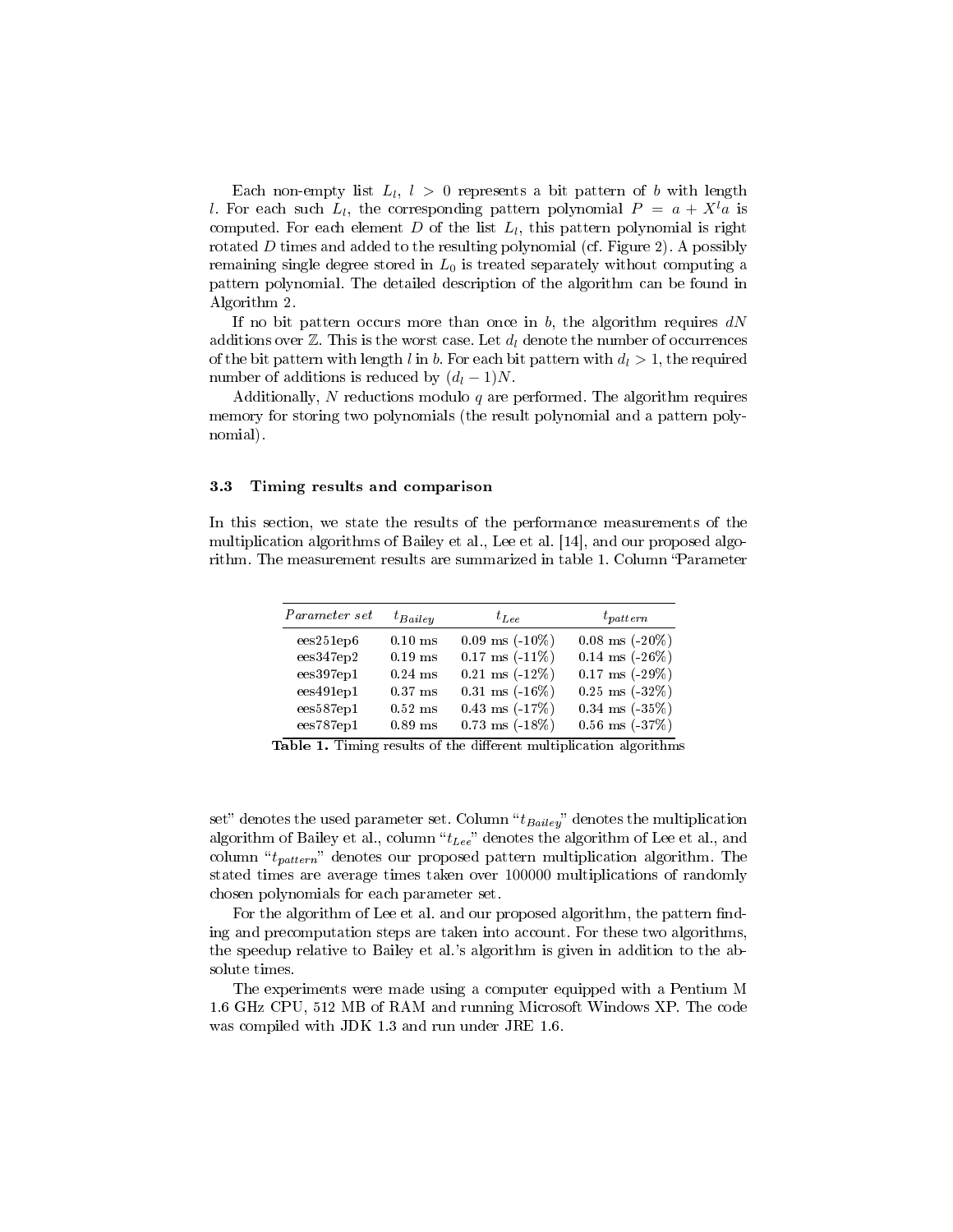Finally, we would like to remark that the precomputation scenario presented by Lee et al. is not always applicable to NTRU. During encryption, it applies only when sending many messages to a single receiver. During decryption, it only applies to one of the two multiplications involved. We therefore propose to use a hybrid solution between the approach of Lee et al. and the one we present in this paper.

## 4 NTRUSVES implementation

In this section, we provide details of our NTRUSVES implementation. First, we describe the instantiation of SVES-3 given in IEEE P1363.1. Afterwards, we describe the supported parameters, the format of the keys, and the encoding format of polynomials and keys.

#### 4.1 Instantiation

IEEE P1363.1 proposes concrete instantiations of the hash functions  $G$  and  $H$ used in the NAEP/SVES-3 scheme. The hash function  $G$  is called *Blinding Value* Generation Method (BVGM) (in draft 8) or Blinding Polynomial Generation Method (BPGM) (in draft 9). We decide to use the latter notation for the rest of the paper. The BPGM itself uses a so-called Seed Expansion Function (SEF) (draft 8) or *Index Generation Function (IGF)* (draft 9), which in turn uses a hash function. Again, we use the latter name for the rest of the paper.

The draft standard proposes two different BPGM instantiations. The first one (LBP-BPGM1) is used to generate a binary blinding polynomial, the second one (LBP-BPGM2) produces a product form blinding polynomial. Both use the same IGF (IGF-MGF1). The underlying hash function is either SHA-1 or SHA-256 for the proposed parameter sets (see Section 4.2).

The input  $ID||m||b$  to the BPGM can be extended to  $ID||m||b||hTrunc$ , where  $hTrunc$  are some bits of the encoded public key  $h$ . Although this option is not used with the proposed parameter sets (i.e., the length of  $hTrunc$  is 0), it is supported by our implementation (see also Section 4.3).

The function H is called *Mask Generation Function*  $(MGF)$  and uses a hash function. The draft standard proposes one instantiation (MGF1) which uses either SHA-1 or SHA-256 as hash function.

We do not describe the BPGM, IGF, and MGF algorithms in this paper, but rather refer the reader to [6]. Our implementation follows the description of the algorithms of draft 8 precisely.

#### 4.2 Parameters

Our implementation supports all recommended parameter sets of draft version 9 of IEEE P1363.1 (see Annex A.5 of the draft standard). For each choice of the main parameter  $N \in \{251, 347, 397, 491, 587, 787\}$ , there is a binary and a product form parameter set. The parameter choices correspond to bit security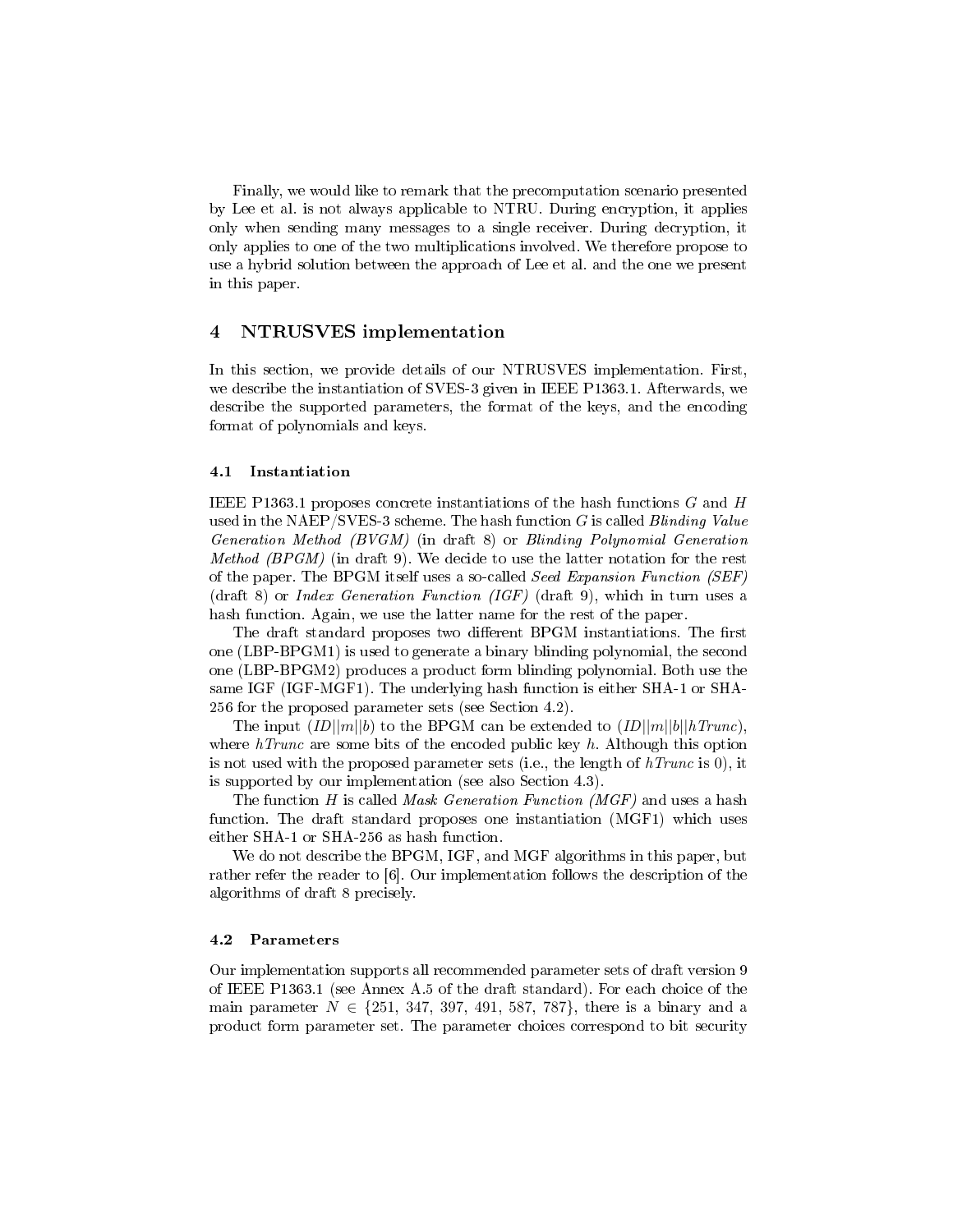levels of 80, 112, 128, 160, 192, and 256 bits, respectively. Each parameter set is chosen to maximize efficiency for the selected security level.

### 4.3 Key pairs

The name of the parameter set used to generate the keys is stored both in the public and in the private key.

Public key. The public key is the polynomial  $h = f^{-1}pg \mod q$ .

Private key. Differing from the draft standard, we do not store the polynomial  $f$ as the private key. Instead, the pair of polynomials  $(F, g)$  is stored, where F either is a binary or a product form polynomial, and  $g$  is a binary polynomial. On the one hand, this speeds up decryption (see Section 4.4) and reduces the size of the encoded private key (see Section 4.6). On the other hand, the public polynomial h is needed to generate the input to the Blinding Polynomial Generation Method (see Section 4.1), so it must be possible to reconstruct  $h$  from the private key.

## 4.4 Decryption

The central decryption operation is the computation of the polynomial

$$
a = fe \bmod q,
$$

where  $f = 1 + pF$  is the private polynomial. Since in our implementation, the (binary or product form) polynomial  $F$  is stored in the private key (see Section 4.3), this computation is performed as

$$
a = e + peF \bmod q,
$$

using the efficient multiplication algorithms described in Section 4.5 for the computation of eF.

#### 4.5 Efficient multiplication

We employ the pattern multiplication algorithm proposed in this paper to compute the product of polynomials in  $R$  with binary polynomials. For the product form variant, the algorithm of Bailey et al. is used, which is described in Section 6.2.6 of IEEE P1363.1-D9.

### 4.6 Encoding of polynomials and keys

Several steps of the encryption and decryption processes require the encoding of polynomials as (and the decoding from) octet strings. Additionally, in order to make the keys usable by public key infrastructures, they have to be encoded as well. In the following sections, we describe the encoding format of polynomials and keys.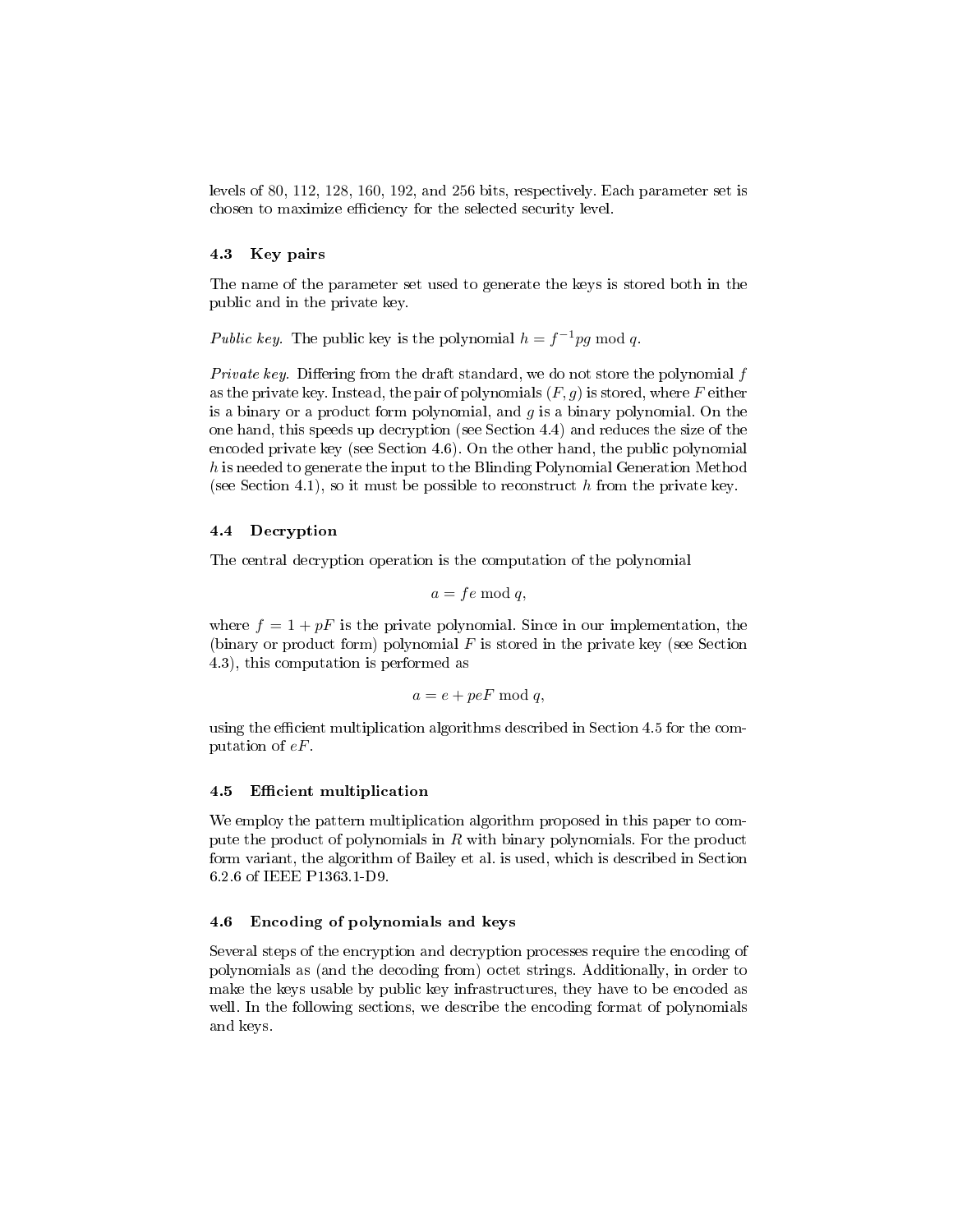Binary polynomials. Sparse binary polynomials are stored as a sorted array of the degrees of the monomials having a non-zero coefficient. The degrees are encoded in descending order. Each degree is an integer in the interval  $[0, N - 1]$ , which is encoded as an octet string (byte array) of length  $\lceil \log_{256}(N - 1) \rceil$  in big endian byte order. Non-sparse binary polynomials are encoded using the BRE2OSP primitive described in Section 7.7.1 of IEEE P1363.1-D8.

*Product form polynomials.* A product form polynomial  $f = f_1f_2 + f_3$  consists of three sparse binary polynomials with the same number of non-zero coefficients. Product form polynomials are encoded as the concatenation of the encodings of  $f_1$ ,  $f_2$ , and  $f_3$  (see preceding paragraph).

Other ring elements. Since all ring computations are performed modulo  $q$ , ring elements are stored as their coefficient vector with coefficients reduced modulo  $q$ . The ring elements are encoded using the RE2OSP primitive described in Section 7.5.1 of IEEE P1363.1-D8.

NTRUSVES keys. NTRUSVES keys are encoded into ASN.1 structures in order to be used with public key infrastructures. The polynomials are encoded as octet strings as described in the preceding sections. The ASN.1 definitions of the NTRUSVES public and private key can be found in Appendix B.

#### 4.7 Timing results

In this section, we state the experimental results of the measurements of our NTRUSVES implementation. We provide time measurements as well as key sizes for all parameter sets proposed by IEEE P1363.1-D9. In Appendix C, we provide similar results for the RSA PKCS  $#1$  v2.1 encryption scheme andcompare the complexity of the two encryption schemes based on these experiments.

The measurement results of our NTRUSVES implementation are summarized in table 2. Column "Parameter set" denotes the used parameter set. The first six parameter sets are binary parameter sets, the other six sets are product form parameter sets. Column " $k$ " denotes the bit security level of NTRUSVES with the given parameter set. The estimates are taken from IEEE P1363.1-D9. Columns " $s_{privKey}$ " and " $s_{pubKey}$ " denote the size of the DER-encoded private key and public key ASN.1 structures, respectively (see Section 4.6). Columns " $t_{kpg}$ ", " $t_{enc}$ ", and " $t_{dec}$ " denote the time measurement results for key pair generation, encryption, and decryption, respectively.

For the binary parameters sets, the pattern multiplication algorithm proposed in this paper has been used. For each parameter set, 500 key pairs were generated. For each key pair, 2000 random messages of random length between 1 and the maximal possible length were encrypted and decrypted.

The experiments were made using a computer equipped with a Pentium M 1.6 GHz CPU, 512 MB of RAM and running Microsoft Windows XP. The code was compiled with JDK 1.3 and run under JRE 1.6.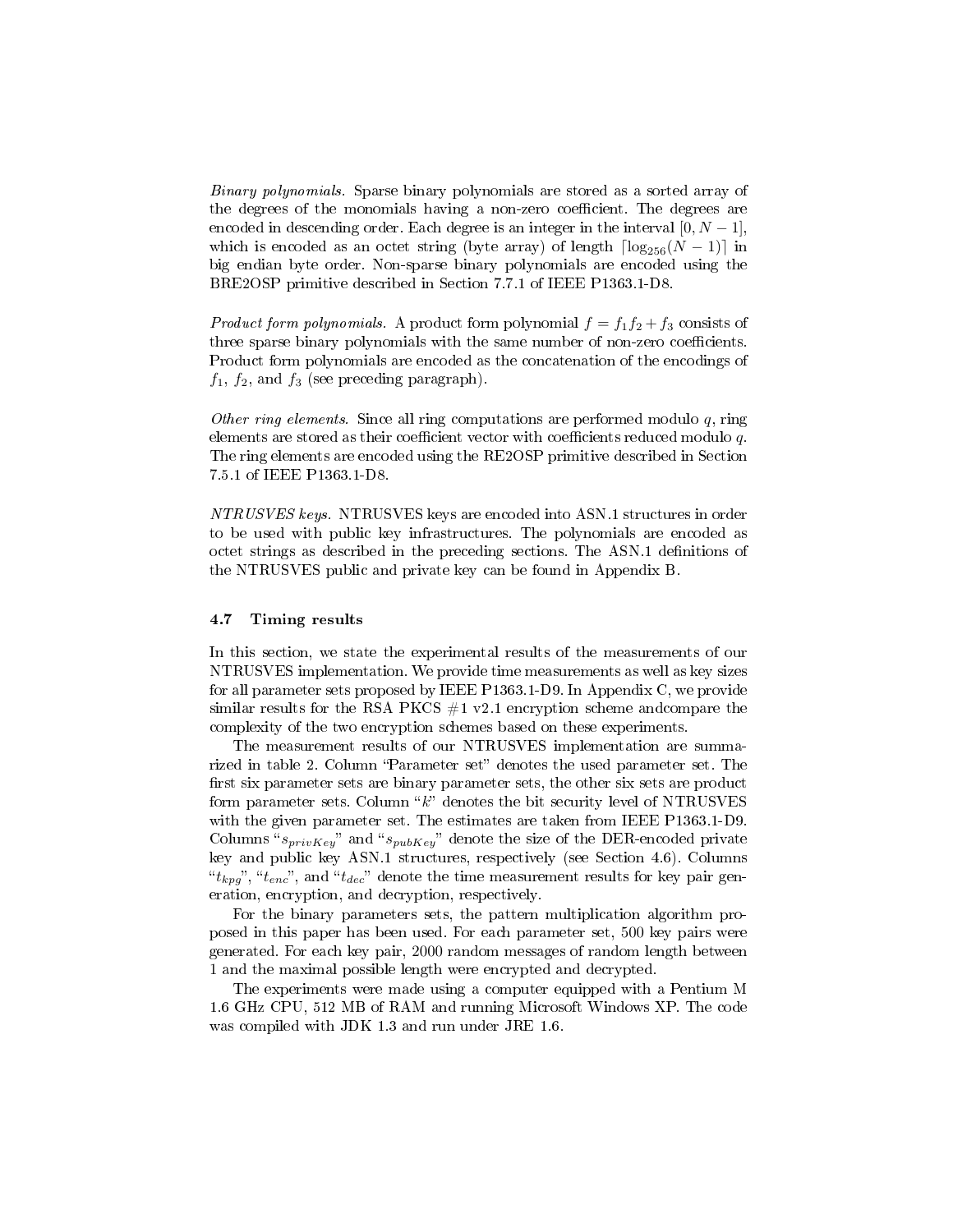| <i>Parameter set</i> | $\boldsymbol{k}$ | $s_{privKey}$ | $s_{pubKey}$ | $t_{kpq}$          | $t_{enc}$        | $t_{dec}$        |
|----------------------|------------------|---------------|--------------|--------------------|------------------|------------------|
| ees251ep6            | 80               | 218 bytes     | 296 bytes    | $16.8$ ms          | $0.2$ ms         | $0.2$ ms         |
| ees347ep2            | 112              | 529 bytes     | 740 bytes    | $26.6$ ms          | $0.3$ ms         | $0.4$ ms         |
| ees397ep1            | 128              | 595 bytes     | 840 bytes    | $34.3$ ms          | $0.3$ ms         | $0.5$ ms         |
| ees491ep1            | 160              | 723 bytes     | $1028$ bytes | $50.5$ ms          | $0.5$ ms         | $0.7$ ms         |
| ees587ep1            | 192              | 853 bytes     | $1220$ bytes | $70.9$ ms          | $0.6$ ms         | $1.0 \text{ ms}$ |
| ees787ep1            | 256              | 1118 bytes    | $1620$ bytes | $126.5 \text{ ms}$ | $1.0 \text{ ms}$ | $1.5 \text{ ms}$ |
| ees251ep7            | 80               | 194 bytes     | 548 bytes    | $14.9$ ms          | $0.1$ ms         | $0.2$ ms         |
| ees347ep3            | 112              | 462 bytes     | 740 bytes    | 27.7 ms            | $0.2$ ms         | $0.3$ ms         |
| ees397ep2            | 128              | 518 bytes     | 840 bytes    | $35.6$ ms          | $0.2$ ms         | $0.3$ ms         |
| ees491ep2            | 160              | 630 bytes     | $1028$ bytes | $53.6$ ms          | $0.3$ ms         | $0.5$ ms         |
| ees587ep2            | 192              | 738 bytes     | $1220$ bytes | 74.8 ms            | $0.5$ ms         | $0.7$ ms         |
| ees787ep2            | 256              | 969 bytes     | $1620$ bytes | $131.7$ ms         | $0.7$ ms         | $1.1$ ms         |

Table 2. NTRUSVES key sizes and time measurement results

## 5 Conclusion

In this paper, we present an efficient multiplication algorithm for NTRU which achieves an average-case speedup between 11% and 23% compared to the previously best-known results. Since the algorithm also is very space efficient, it is especially well-suited for resource-constrained devices. Since NTRU is currently undergoing an IEEE standardization process, it would be reasonable to incorporate our proposed algorithm into the upcoming standard. We also present a highly efficient implementation of NTRUSVES according to the IEEE P1363.1-D8 draft standard as part of a Java Cryptographic Service Provider. The implementation can be used with any application that uses the cryptographic framework provided by Java.

## References

- 1. K. Aoki, J. Franke, T. Kleinjung, A. K. Lenstra, and D. A. Osvik. A kilobit special number field sieve factorization. Cryptology ePrint Archive, Report 2007/205, 2007. Available at http://eprint.iacr.org/2007/205.
- 2. D. V. Bailey, D. Coffin, A. Elbirt, J. H. Silverman, and A. D. Woodbury. Ntru in constrained devices. In Proceedings of the Third International Workshop on Cryptographic Hardware and Embedded Systems (CHES '01), volume 2162 of Lecture Notes in Computer Science, pages 262-272. Springer Verlag, 2001.
- 3. S. Cavallar, B. Dodson, A. K. Lenstra, W. M. Lioen, P. L. Montgomery, B. Murphy, H. te Riele, K. Aardal, J. Gilchrist, G. Guillerm, P. C. Leyland, J. Marchand, F. Morain, A. Muffett, C. Putnam, C. Putnam, and P. Zimmermann. Factorization of a 512-Bit RSA Modulus. In Advances in Cryptology - EUROCRYPT 2000, volume 1807 of Lecture Notes in Computer Science, pages 1-18. Springer Verlag, 2000.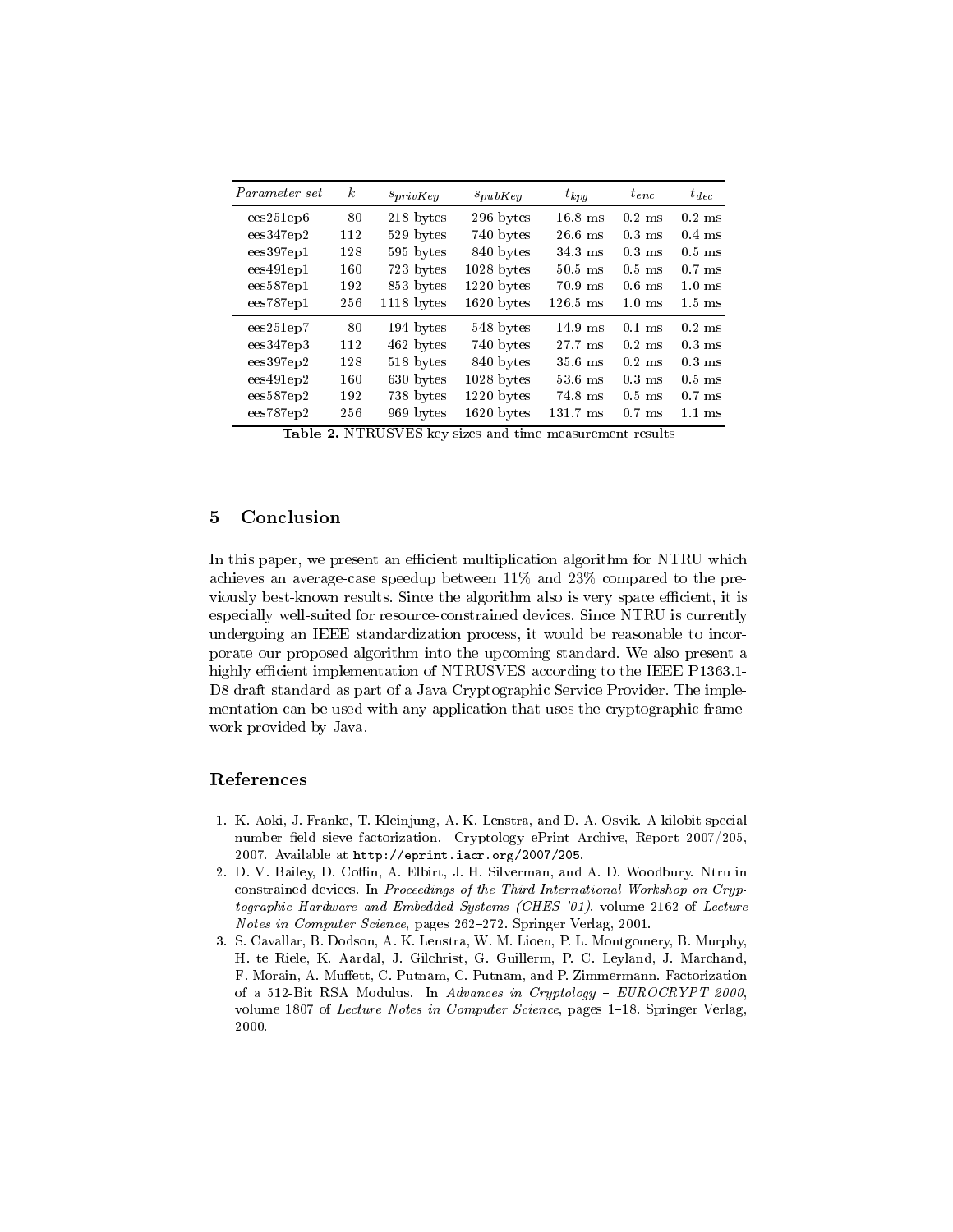- 4. T. Elgamal. A Public Key Cryptosystem and a Signature Scheme Based on Discrete Logarithms. In Advances in Cryptology  $-$  CRYPTO  $34$ , volume 196 of Lecture Notes in Computer Science, pages 10-18. Springer Verlag, 1985.
- 5. The FlexiProvider group at Technische Universität Darmstadt. FlexiProvider, an open source Java Cryptographic Service Provider, 2001-2007. Available at  $http://www.1001-2007.$ //www.flexiprovider.de/.
- 6. The IEEE P1363 Study Group for Future Public-Key Cryptography Standards. Draft Standard for Public-Key Cryptographic Techniques Based on Hard Problems over Lattices. Available at http://grouper.ieee.org/groups/1363/lattPK/ draft.html, January 2007.
- 7. J. Hostein, J. Pipher, and J. H. Silverman. NTRU: A Ring-Based Public Key Cryptosystem. In Proceedings of the Third International Symposium on Algorithmic Number Theory, volume 1423 of Lecture Notes in Computer Science, pages 267288. Springer Verlag, 1998.
- 8. R. Housley, W. Polk, W. Ford, and D. Solo. RFC 3280 (Proposed Standard): Internet X.509 Public Key Infrastructure Certificate and Certificate Revocation List (CRL) Profile. Available at http://www.ietf.org/rfc/rfc3280.txt, April 2002. Updated by RFCs 4325, 4630.
- 9. N. Howgrave-Graham, J. H. Silverman, A. Singer, and W. Whyte. NAEP: Provable Security in the Presence of Decryption Failures. Cryptology ePrint Archive, Report 2003/172, 2003. Available at http://eprint.iacr.org/2003/172.
- 10. N. Howgrave-Graham, J. H. Silverman, and W. Whyte. Choosing Parameter Sets for NTRUEncrypt with NAEP and SVES-3. In Topics in Cryptology CT-RSA  $2005$ , volume 3376 of *Lecture Notes in Computer Science*, pages 118–135. Springer Verlag, 2005.
- 11. IEEE. IEEE Standard Specifications for Public-Key Cryptography, January 2000. See also "IEEE 1363 Amendment 1: Additional Techniques".
- 12. RSA Laboratories. PKCS #8: Private-Key Information Syntax Standard (version 1.2). Available at http://www.rsa.com/rsalabs/node.asp?id=2130, November 1993.
- 13. RSA Laboratories. PKCS #1: RSA Cryptography Standard (version 2.1). Available at http://www.rsa.com/rsalabs/node.asp?id=2125, June 2002.
- 14. M.-K. Lee1, J. W. Kim, J. E. Song, and K. Park. Sliding Window Method for NTRU. In Proceedings of ACNS 2007, volume 4521 of Lecture Notes in Computer Science, pages 432-442. Springer Verlag, 2007.
- 15. A. K. Lenstra and H. W. Lenstra, Jr., editors. The development of the number field sieve, volume 1554 of Lecture Notes in Mathematics. Springer Verlag, 1993.
- 16. A. K. Lenstra and E. R. Verheul. Selecting cryptographic key sizes. Journal of  $Cryptology, 14(4):255-293, 2001.$
- 17. National Institute of Standards and Technology (NIST) Computer Security Resource Center (CSRC). SP 800-57 Part 1, Recommendation for Key Management - Part 1: General (Revised). Available at http://csrc.nist.gov/CryptoToolkit/ tkkeymgmt.html, March 2007.
- 18. P. W. Shor. Algorithms for Quantum Computation: Discrete Logarithms and Factoring. In Proceedings of the 35th Annual IEEE Symposium on Foundations of Computer Science (FOCS 1994), pages 124-134. IEEE Computer Society Press, 1994.
- 19. Sun Microsystems. The Java Cryptography Architecture API Specification & Reference, 2002. Available at http://java.sun.com/j2se/1.4.2/docs/guide/ security/CryptoSpec.html.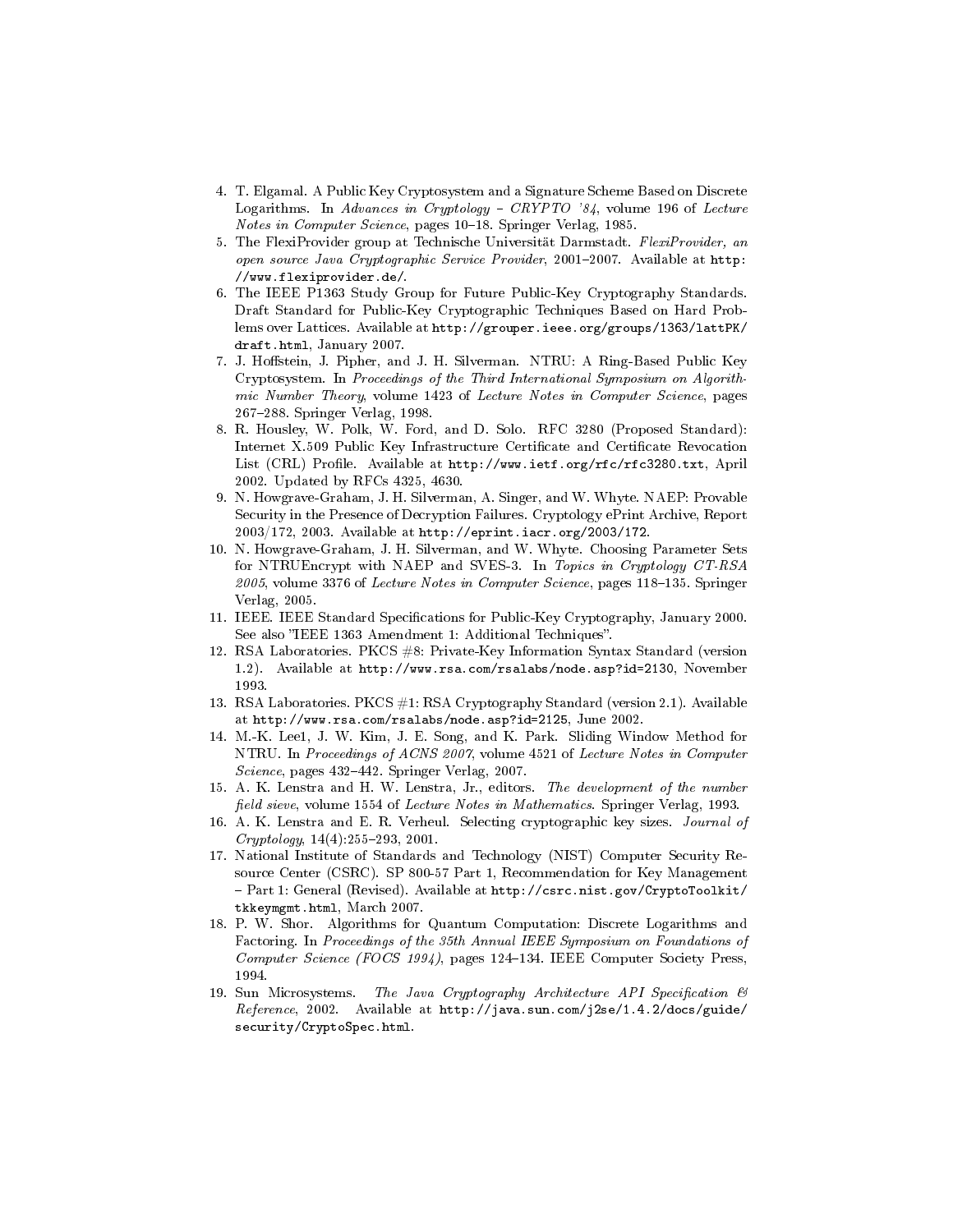20. Sun Microsystems. The Java Cryptography Extension (JCE) Reference Guide, 2002. Available at http://java.sun.com/j2se/1.4.2/docs/guide/security/ jce/JCERefGuide.html.

## A NAEP/SVES-3

The scheme uses two hash functions  $G$  and  $H$ . Fix the maximal message bit length *maxLen* and the bit length *bLen* of some random strings. Precompute the internal message bit length

 $nLen = bLen + (\log_2(maxLen) + 1) + maxLen.$ 

Encryption (see Figure 3). In order to encrypt a message  $M$ , compute its bit length *MLen* and choose a random string b of length bLen. Compute a blinding polynomial  $r = G(b||M||ID)$ , where ID is a number that uniquely identifies the used parameter set.

Pad the message as  $(b||MLen||M||00...)$  to obtain a string M of the predefined bit length *nLen*. Compute the exclusive-or of M with  $H(rh)$ , the image of the product of the blinding polynomial and the public key under the second hash function H to obtain m. Encrypt m using the NTRU encryption primitive as described in Section 2.

Decryption (see Figure 4). Decrypt a ciphertext e with the NTRU decryption primitive as described in Section 2 into a polynomial  $m$ . Compute the difference  $rh = e-m$  and the exclusive-or of e with rh to obtain a bit string of length nLen. Interpret this bit string as  $(b'||MLen'||M'||trunc)$ . Check that trunc consists only of zeroes and that  $MLen'$  is the bit length of M'. Compute  $r' = G(b'||M'||ID)$ and check whether  $r'h$  equals  $rh$  which was computed earlier. If all checks are positive, return  $M$  as the decrypted message.

## B ASN.1 structures

Public key. The NTRUSVES public key ASN.1 structure is

```
NTRUSVESPublicKey ::= SEQUENCE {
 paramName IA5STRING -- name of the parameter set
  encH OCTET STRING -- encoded polynomial h
}
```
The public key structure is embedded into a SubjectPublicKeyInfo structure as defined in RFC 3280  $[8]$ .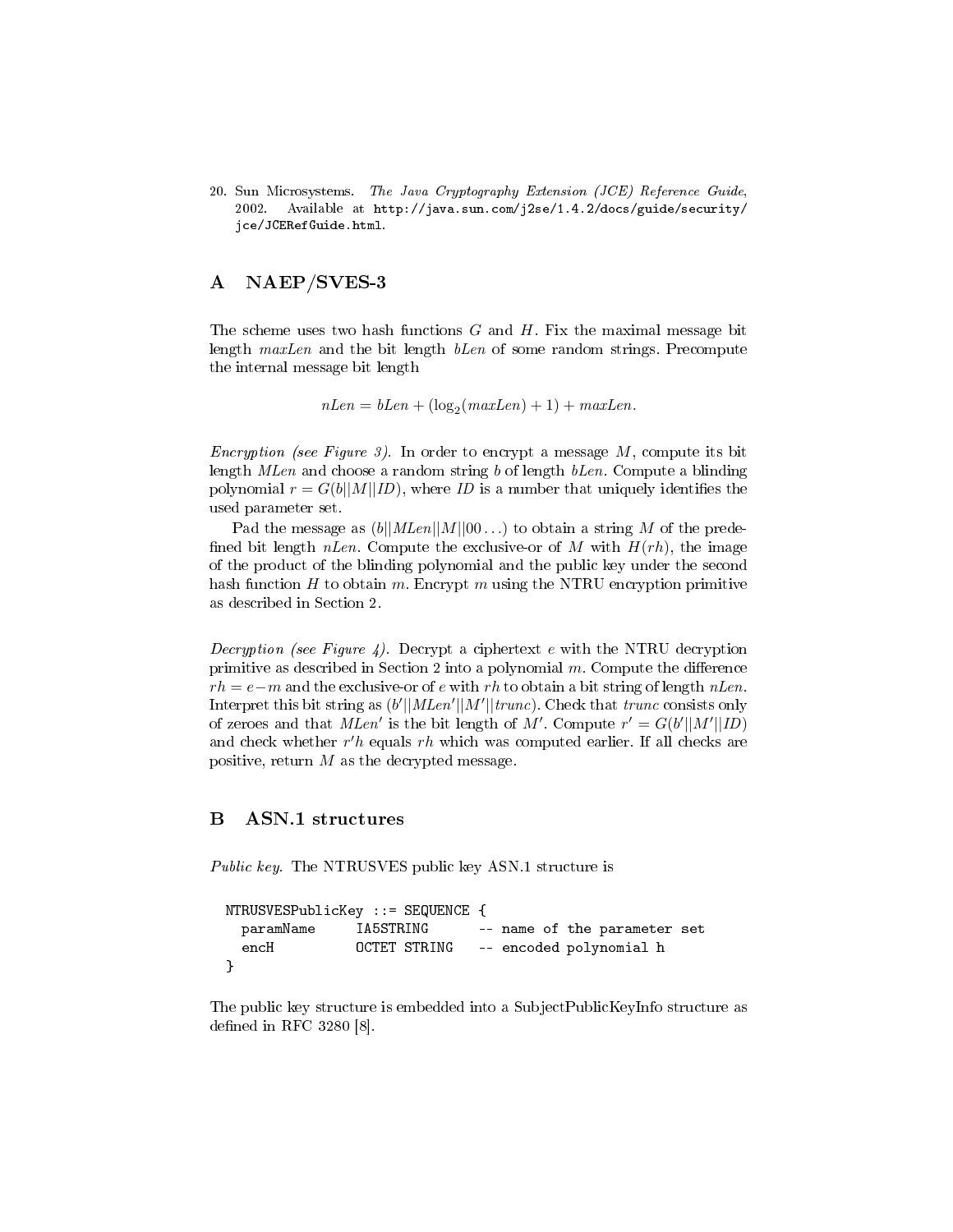





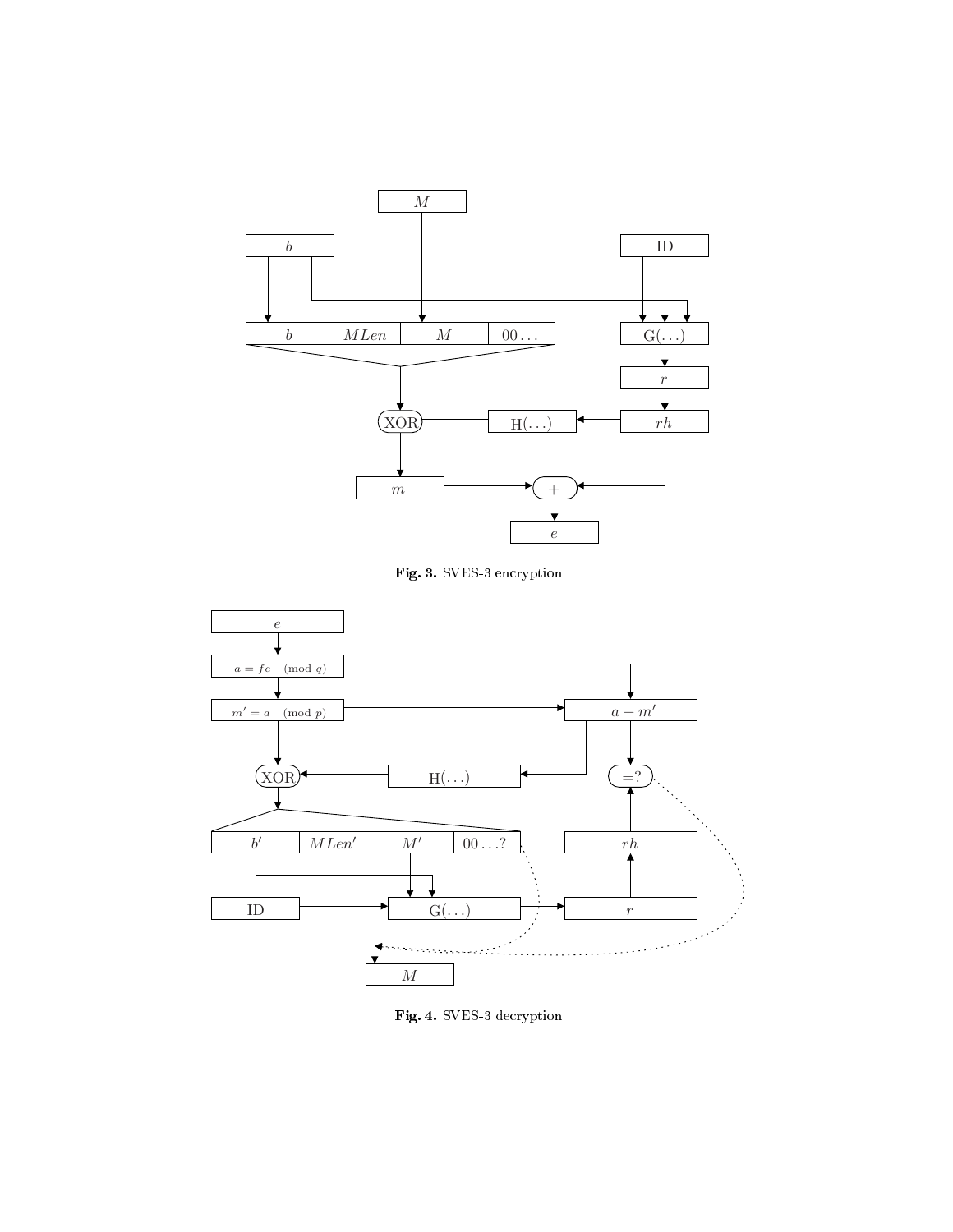Private key. The NTRUSVES private key ASN.1 structure is

```
NTRUSVESPrivateKey ::= SEQUENCE {
 paramName IA5STRING -- name of the parameter set
 encF OCTET STRING -- encoded polynomial F
 encG OCTET STRING -- encoded polynomial g
}
```
The private key structure is embedded into a PrivateKeyInfo structure as defined in PKCS #8 [12].

# C RSA PKCS  $#1$  v2.1 measurement results and comparison

In this section, we state the results of the measurements of our RSA PKCS  $#1$ v2.1 implementation. The implementation is part of the Java Cryptographic Service Provider FlexiProvider [5]. The implementation uses the built-in modular arithmetic of Java (class BigInteger). The results are summarized in table 3.

Column "Key size" denotes the bit size of the modulus. Column " $k$ " denotes the bit security level of RSA for the given key size. The estimates are taken from the NIST Key Management Guideline [17]. Columns " $s_{privKey}$ " and " $s_{pubKey}$ " denote the size of the DER-encoded private key and public key ASN.1 structures, respectively (see Section 4.6). Columns " $t_{kpg}$ ", " $t_{enc}$ ", and " $t_{dec}$ " denote the time measurement results for key pair generation, encryption, and decryption, respectively.

For each key size, 20 key pairs were generated. The public exponent was chosen as  $e = 2^{16} + 1$  for all key sizes and key pairs. For each key pair, 1000 random messages of random length between 1 and the maximal possible length were encrypted and decrypted.

| Key size | $\kappa$ | $s_{privKey}$ | $s_{pubKey}$ | $t_{kpa}$         | $t_{enc}$        | $t_{dec}$          |
|----------|----------|---------------|--------------|-------------------|------------------|--------------------|
| 1024     | 80       | 634 bytes     | 162 bytes    | $0.9 \mathrm{s}$  | $0.7$ ms         | $13.2 \text{ ms}$  |
| 2048     | 112      | $1218$ bytes  | 194 bytes    | 6.8 s             | 2.7 ms           | $91.7 \text{ ms}$  |
| 3072     | 128      | 1794 bytes    | 422 bytes    | $27.3~\mathrm{s}$ | $5.9 \text{ ms}$ | 294.4 ms           |
| 4096     | 144      | $2374$ bytes  | 550 bytes    | $104.1 \text{ s}$ | $10.3$ ms        | $682.5 \text{ ms}$ |

Table 3. RSA PKCS  $#1$  v2.1 key sizes and time measurement results

Comparison The measurement results given in Section 4.7 show that the NTRUSVES key pair generation, encryption and decryption operations are substantially faster than their RSA counterparts for the same security level. This